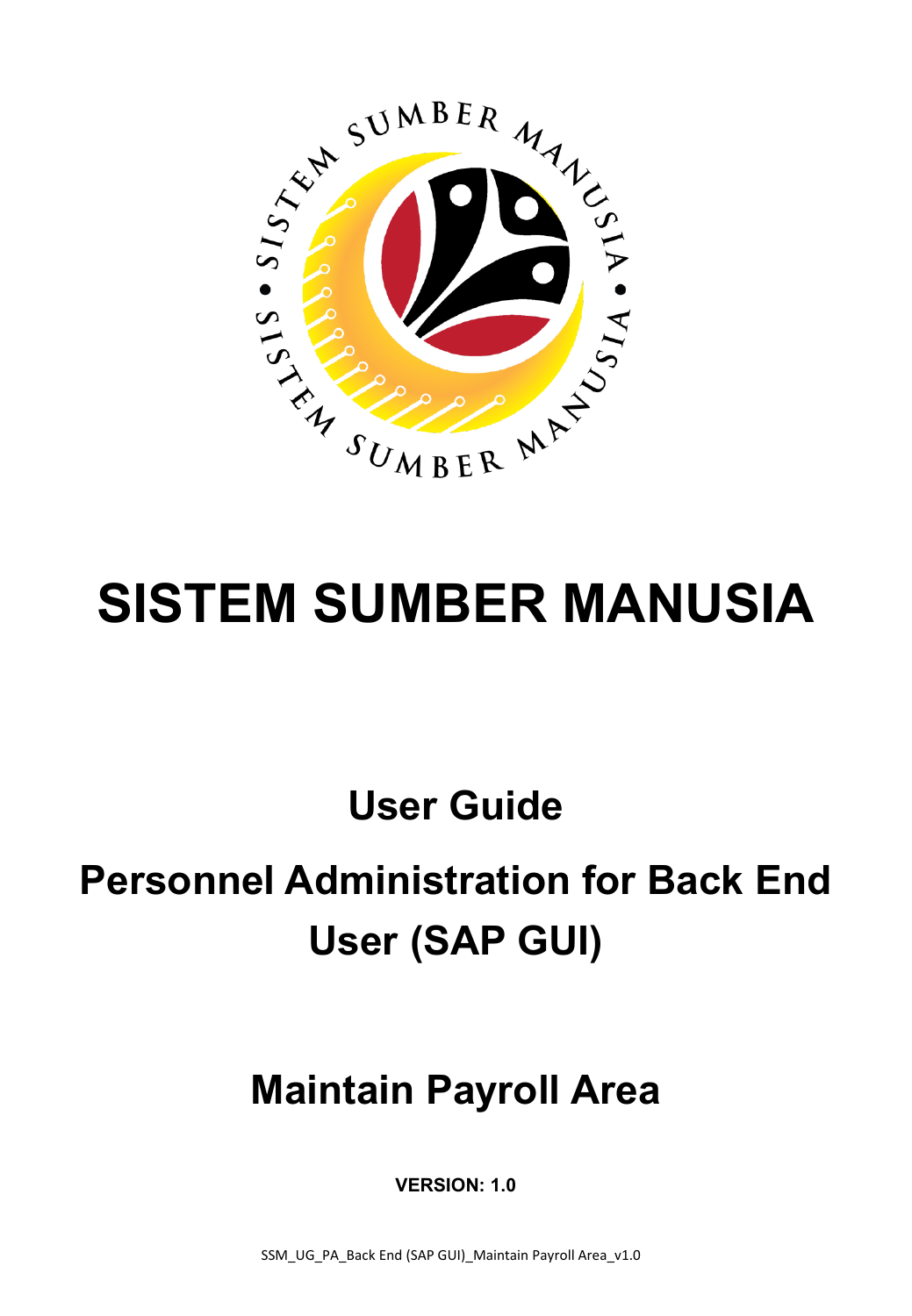

#### <span id="page-1-0"></span>**INTRODUCTION**

This user guide acts as a reference for **Administration Users** (back-end user) to manage **Personnel Administration.** All Company and Individual names used in this user guide have been created for guidance on using SSM.

Where possible; user guide developers have attempted to avoid using actual Companies and Individuals; any similarities are coincidental.

Changes and updates to the system may lead to updates to the user guide from time to time.

Should you have any questions or require additional assistance with the user guide materials, please contact the **SSM Help Desk.**

#### **GLOSSARY**

The following acronyms will be used frequently:

| <b>Term</b>    | <b>Meaning</b>                        |
|----------------|---------------------------------------|
| <b>SSM</b>     | Sistem Sumber Manusia                 |
| <b>SAP GUI</b> | SAP Graphical User Interface/Back End |
| <b>FIORI</b>   | <b>Front End/Web Portal</b>           |
| <b>ESS</b>     | <b>Employee Self Service</b>          |
| <b>MSS</b>     | <b>Manager Self Service</b>           |

#### **FURTHER ASSISTANCE**

Should you have any questions or require additional assistance with the user guide materials, please contact **SSM Help Desk** at **+673 238 2227** or e-mail at **ssm.helpdesk@dynamiktechnologies.com.bn**.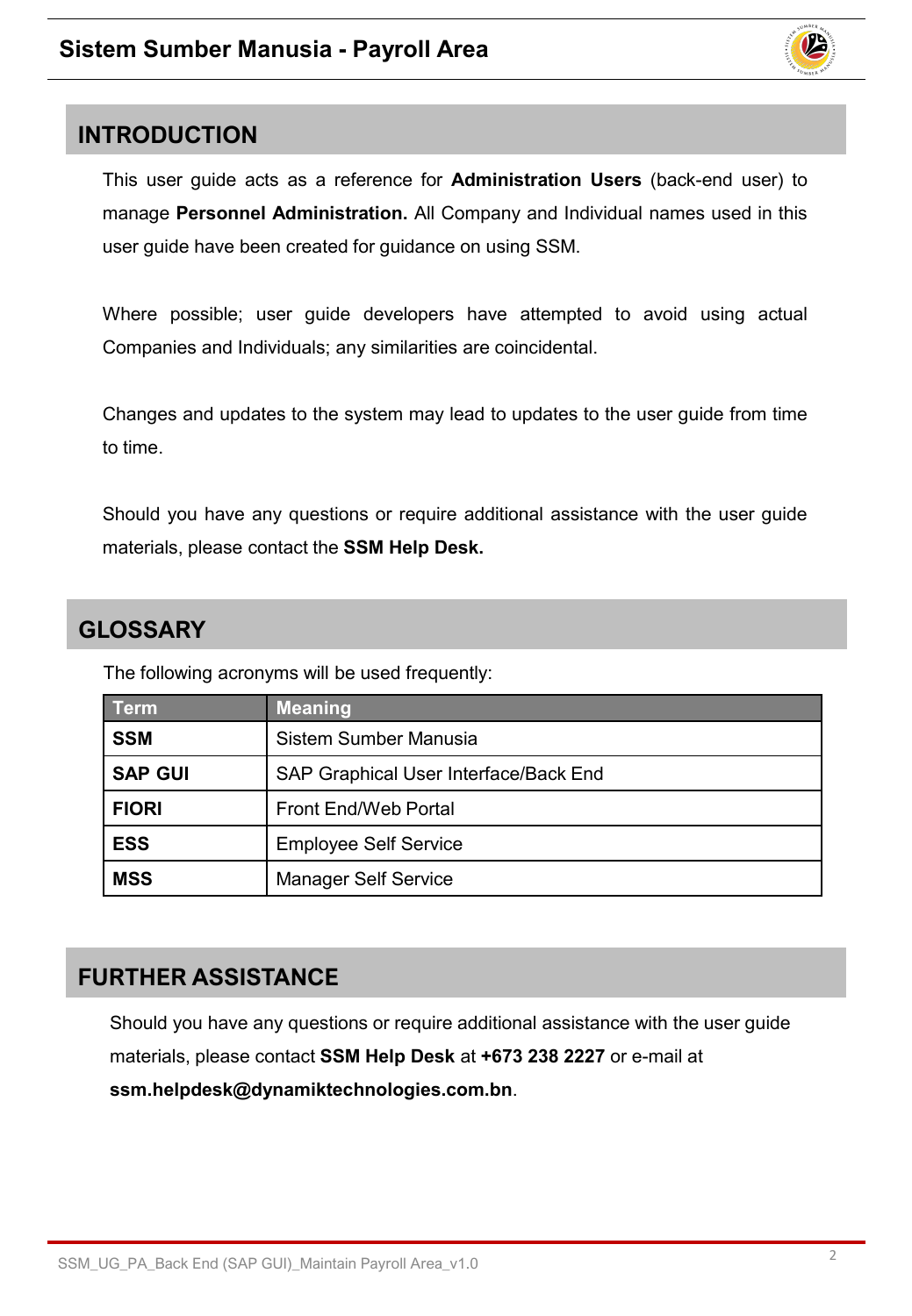

### **Table of Content**

| <b>Topics</b>             | Page           |
|---------------------------|----------------|
| Introduction              | $\overline{2}$ |
| Glossary                  | $\overline{2}$ |
| <b>Further Assistance</b> | $\overline{2}$ |
| <b>Process Overview</b>   | $\overline{4}$ |
| Maintain Payroll Area     | <u>5</u>       |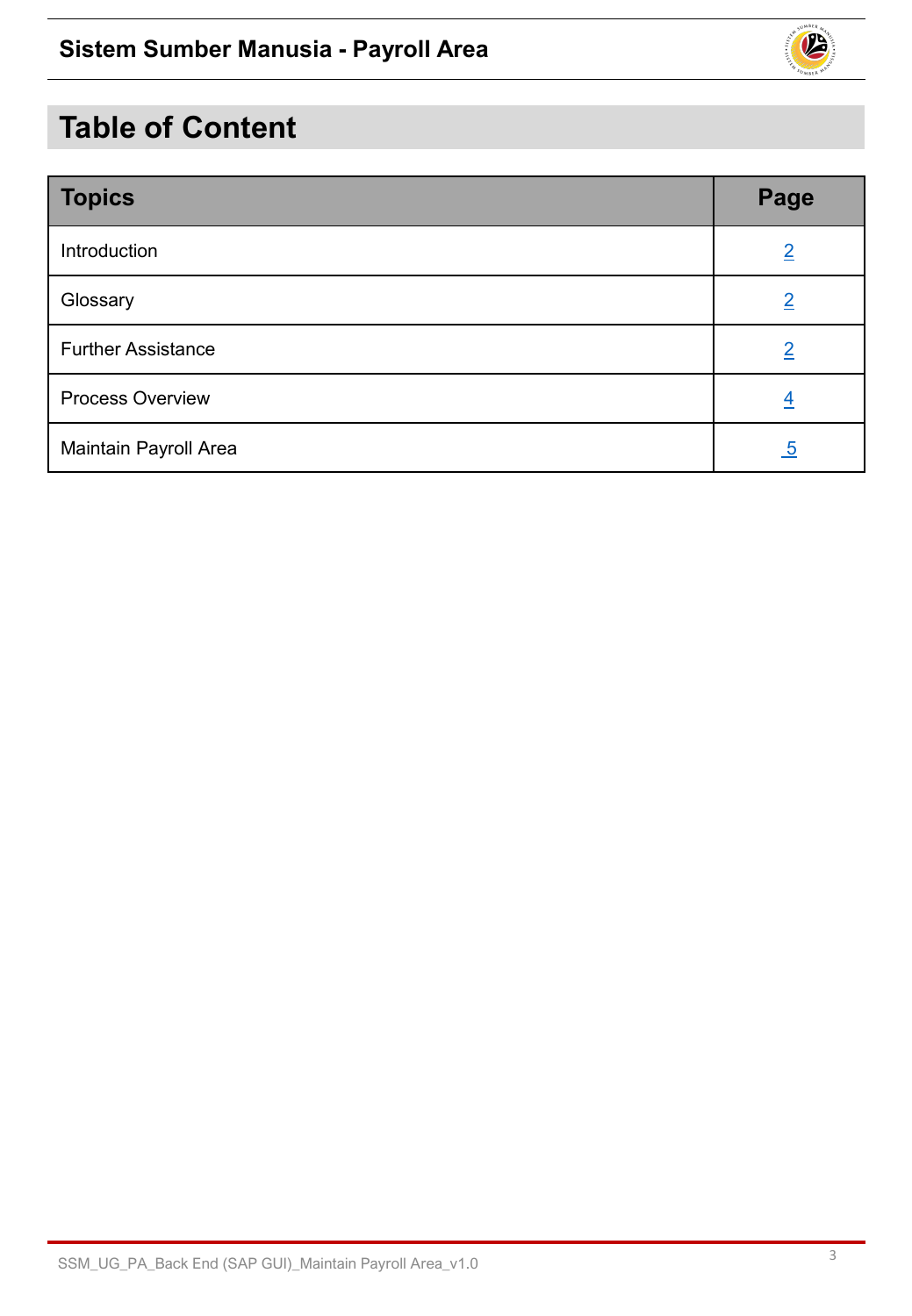#### **Process Overview**

#### **Create Payroll Area**



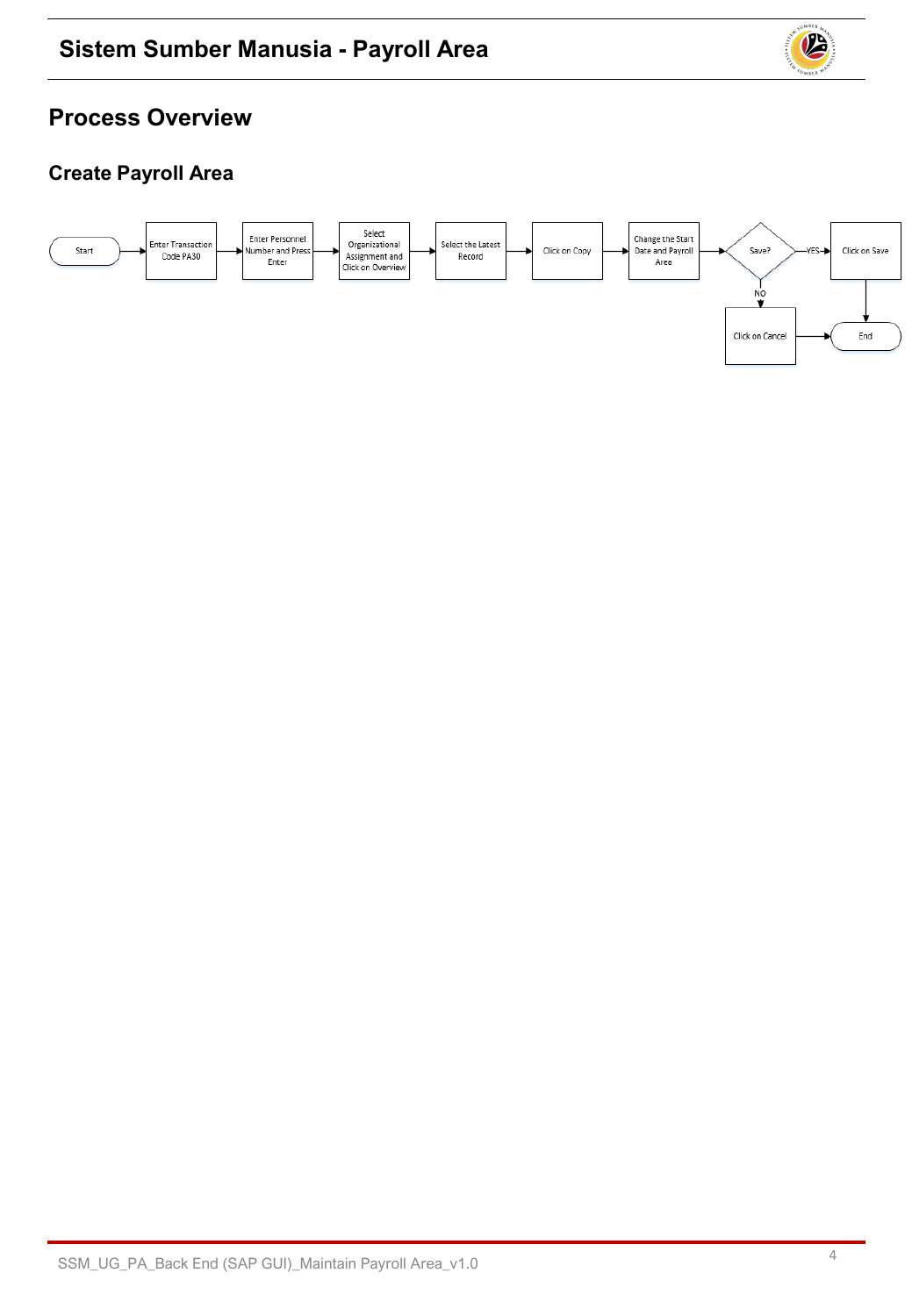#### SSM\_UG\_PA\_Back End (SAP GUI)\_Maintain Payroll Area\_v1.0

#### <span id="page-4-0"></span>**Sistem Sumber Manusia - Payroll Area**

**Backend User**

| <b>Maintain Payroll Area</b>                                                                                                                                                                                                                           | Department HR Administrator                                             |  |  |  |  |  |  |  |  |  |
|--------------------------------------------------------------------------------------------------------------------------------------------------------------------------------------------------------------------------------------------------------|-------------------------------------------------------------------------|--|--|--|--|--|--|--|--|--|
|                                                                                                                                                                                                                                                        |                                                                         |  |  |  |  |  |  |  |  |  |
| ≡                                                                                                                                                                                                                                                      |                                                                         |  |  |  |  |  |  |  |  |  |
| <b>SAP</b>                                                                                                                                                                                                                                             | <b>SAP Easy Access</b>                                                  |  |  |  |  |  |  |  |  |  |
| <b>PA30</b><br>圕                                                                                                                                                                                                                                       | 当吕Othermenu ★ ★ / V<br>Create role<br>D.<br>$\mathbf{A}$<br>More $\vee$ |  |  |  |  |  |  |  |  |  |
| > Favorites<br>$\vee$ $\Box$ SAP Menu<br>$\triangleright$ $\triangleright$ Connector for Multi-Bank Connectivity<br>$\sum$ Office<br>> Cross-Application Components<br>$\geq$ $\Box$ Logistics<br>$\geq$ $\Box$ Accounting<br>> $\Box$ Human Resources |                                                                         |  |  |  |  |  |  |  |  |  |
| > $\Box$ Information Systems<br>$\sum$ Service<br>$\geq \Box$ Tools<br>> □ WebClient UI Framework                                                                                                                                                      |                                                                         |  |  |  |  |  |  |  |  |  |

1. Enter transaction code PA30 in the search bar and click enter on the keyboard to

navigate to **Maintain HR Master Data page.**

*Note:* Maintain HR Master Data page will be displayed.

| $\equiv$                                                                                                                                                                                                                                                                                                                                                   |                                                                                                                                                                                                                                           | GHQ (1) 230 $\boxed{\phantom{1}}$ 6 $\boxed{\phantom{1}}$ $\boxed{\phantom{1}}$ $\times$<br>$\sum$ |
|------------------------------------------------------------------------------------------------------------------------------------------------------------------------------------------------------------------------------------------------------------------------------------------------------------------------------------------------------------|-------------------------------------------------------------------------------------------------------------------------------------------------------------------------------------------------------------------------------------------|----------------------------------------------------------------------------------------------------|
| <b>SAP</b><br>$\mathbb{R} \times$<br>$\left\langle \right\rangle$                                                                                                                                                                                                                                                                                          | Maintain HR Master Data<br>4                                                                                                                                                                                                              |                                                                                                    |
| €<br>$\Box$<br>$6\delta$<br>□ 画<br>$\checkmark$                                                                                                                                                                                                                                                                                                            | B<br>More V<br>$\overline{2}$                                                                                                                                                                                                             | Exit                                                                                               |
| Personnel no.: 843<br>Name: Albert Wong<br>EE group: $1$ Permanent<br>EE subgroup: 02 Division II<br>Basic personal data                                                                                                                                                                                                                                   | Min. of Finance & Economy<br>Pers.area: SD                                                                                                                                                                                                | $\hat{\phantom{a}}$<br>v                                                                           |
| Infotype Text                                                                                                                                                                                                                                                                                                                                              | Period                                                                                                                                                                                                                                    |                                                                                                    |
| $\sqrt{3}$<br>¢<br><b>Actions</b><br>$\checkmark$<br>• Organizational assignment<br>$\checkmark$<br>Personal data<br>$\checkmark$<br><b>Addresses</b><br><b>Planned Working Time</b><br>✓<br><b>Basic Pay</b><br>$\checkmark$<br><b>Bank Details</b><br>✓<br><b>Recurring Payments/Deductions</b><br><b>Additional Payments/Deductions</b><br>$\checkmark$ | • Period<br>From:<br>To:<br>$\bigcirc$ Today<br>C Curr.week<br>$\bigcirc$ All<br>C Current month<br>◯ From curr.date<br>$\bigcirc$ Last week<br>◯ To Current Date<br>$\bigcirc$ Last month<br>$\bigcirc$ Current Period<br>◯ Current Year | ۸                                                                                                  |
|                                                                                                                                                                                                                                                                                                                                                            |                                                                                                                                                                                                                                           |                                                                                                    |

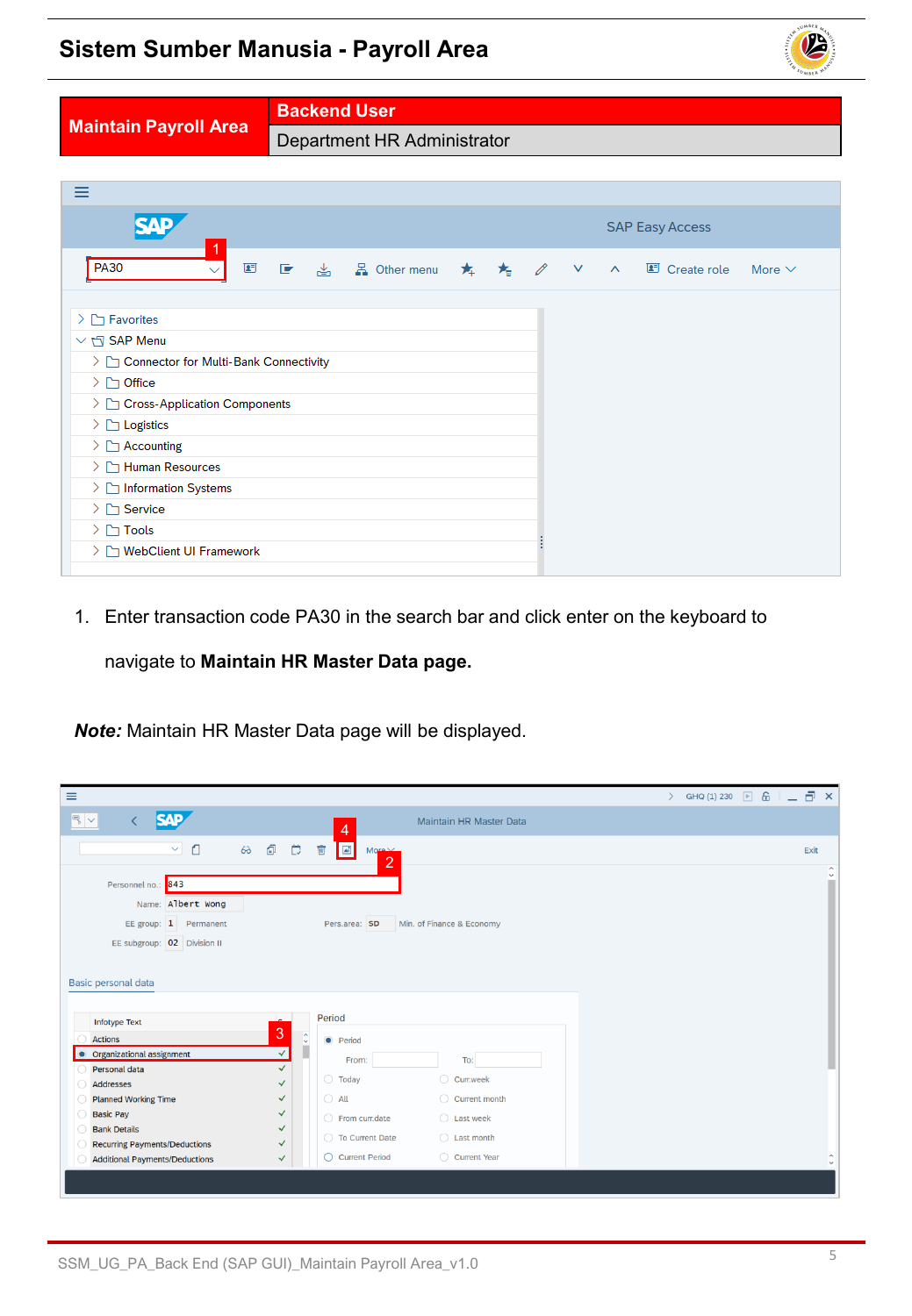#### **Sistem Sumber Manusia - Payroll Area**



3. Click <sup>o</sup> to select **Organizational Assignment** under Infotype text or enter 0001

under Direct Selection.

4. Click on  $\boxed{4}$  icon.

#### *Note:*

List Organizational Assignment page will be displayed.

| $\equiv$                                                                       |                                                                                                |         |                         |                 |                         |                                 |                            |                           |                                                       |           |   | $\rightarrow$ GHQ (1) 230 <b>6</b> 6 $\rightarrow$ 5 $\times$ |  |                   |
|--------------------------------------------------------------------------------|------------------------------------------------------------------------------------------------|---------|-------------------------|-----------------|-------------------------|---------------------------------|----------------------------|---------------------------|-------------------------------------------------------|-----------|---|---------------------------------------------------------------|--|-------------------|
|                                                                                | <b>SAP</b>                                                                                     |         |                         | $6\overline{6}$ |                         |                                 |                            |                           | List Organizational assignment                        |           |   |                                                               |  |                   |
|                                                                                |                                                                                                |         | $\sim$<br>$\mathscr{O}$ | O               | $\overline{\textbf{w}}$ | More $\vee$                     |                            |                           |                                                       |           |   |                                                               |  | Exit              |
| 曲                                                                              | Personnel No:<br>EE group: 1 Permanent<br>EE subgroup: 02 Division II<br>Selection: 01.01.1800 |         | 843                     | 问               |                         | Pers.area: SD<br>to: 31.12.9999 | Name: Albert Wong          | Min. of Finance & Economy |                                                       |           |   |                                                               |  |                   |
|                                                                                | <b>Start Date</b>                                                                              | CoCd PA |                         |                 | EEGrp ESgrp             | <b>Cost Center</b>              | Cost center text Org. Unit |                           | Position                                              | 5 Job key |   |                                                               |  | ◎                 |
|                                                                                | 01.10.2021                                                                                     | GOB SD  |                         | $\mathbf{1}$    | 02                      |                                 |                            |                           | Default positi.                                       |           |   |                                                               |  | ¢                 |
| $\bigcirc$<br>$\circ$<br>$\circ$<br>$\circ$<br>$\circ$<br>$\frac{1}{\sqrt{2}}$ | 27.07.2021                                                                                     | GOB SD  |                         | $\overline{1}$  | 02                      |                                 |                            |                           | Default positi.                                       |           |   |                                                               |  |                   |
| ⊏                                                                              | $\langle \cdot \rangle$                                                                        |         |                         |                 |                         |                                 |                            |                           |                                                       |           |   |                                                               |  | $\leftrightarrow$ |
|                                                                                |                                                                                                |         |                         |                 |                         |                                 |                            |                           | Entry:                                                | $1$ of: 2 |   |                                                               |  |                   |
| Е.                                                                             |                                                                                                |         |                         |                 |                         |                                 |                            |                           | Soloct the latest record to be conjed by clicking the | $\bigcap$ | i |                                                               |  |                   |

5. Select the latest record to be copied by clicking the  $\bullet$  icon.

6. Click the  $\boxed{=}$  icon.

#### *Note:*

Copy Organizational Assignment page will be displayed.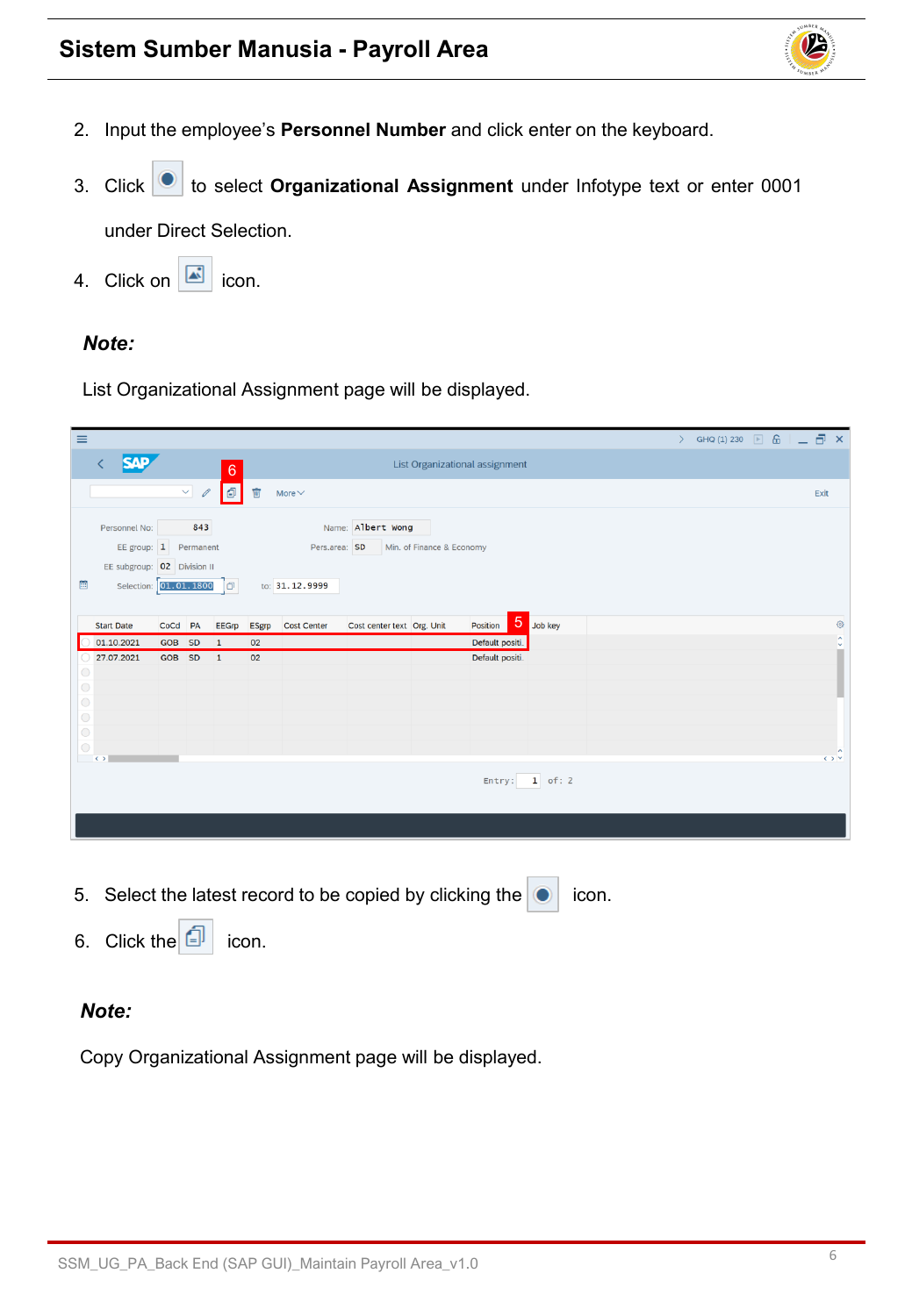#### **Sistem Sumber Manusia - Payroll Area**

| $\equiv$                                                                                                                                                                                |                                                                           | GHQ (1) 230 $\boxed{6}$ $\boxed{=}$ $\boxed{0}$ $\times$<br>$\rightarrow$ |
|-----------------------------------------------------------------------------------------------------------------------------------------------------------------------------------------|---------------------------------------------------------------------------|---------------------------------------------------------------------------|
| <b>SAP</b>                                                                                                                                                                              | Copy Organizational assignment                                            |                                                                           |
| $\checkmark$<br>$\blacksquare$<br><b>Org Structure</b><br>More $\vee$                                                                                                                   |                                                                           | Exit                                                                      |
| 843<br>Personnel No:<br>EE group: $1$<br>Permanent<br>EE subgroup: 02 Divisio<br>* Start: 01.11.2021<br>* to: 31.10.2021<br>Enterprise structure<br>Government of Brunei<br>CoCode: GOB | Name: Albert Wong<br>Min. of Finance & Economy<br>Pers.area: SD           |                                                                           |
| Pers.area: SD<br>Min. of Finance & Econom<br>Cost Ctr:                                                                                                                                  | Subarea: SD01<br>Jbt Km Kewangan<br>Bus. Area: 0001<br>Business area 0001 |                                                                           |
| <b>Personnel structure</b>                                                                                                                                                              | 8                                                                         |                                                                           |
| EE group: $1$<br>Permanent                                                                                                                                                              | * Payr.area:  ZZ<br><b>Ion Payroll</b>                                    |                                                                           |
| EE subgroup: 02<br><b>Division II</b>                                                                                                                                                   | * Contract: Non Contract<br>$\checkmark$                                  |                                                                           |
| Organizational plan                                                                                                                                                                     | Administrator                                                             |                                                                           |
|                                                                                                                                                                                         |                                                                           | Save<br>Cancel                                                            |

- 7. Change the **Start Date**, the date should be based on the date of upcoming payout.
- 8. Input the Payroll Area. To view list of Payroll Area Types, click on  $\boxed{\Box}$

*Note*: Payroll Area (1) page will be displayed.

| $\equiv$                                           |                                                                                     | GHQ (1) 230 $\boxed{\phantom{1}}$ 6 $\boxed{\phantom{1}}$ 5 $\times$                                  |                |
|----------------------------------------------------|-------------------------------------------------------------------------------------|-------------------------------------------------------------------------------------------------------|----------------|
| <b>SAP</b>                                         | Copy Organizational assignment                                                      | $\equiv$<br>Payroll Area (1)<br>2 Entries found<br>$- x$                                              |                |
|                                                    | $\checkmark$<br>$\overline{\mathbb{R}}$<br><b>Org Structure</b><br>More $\vee$      | <b>Pestrictions</b>                                                                                   | Exit           |
| Personnel No:<br>EE group: $1$                     | Name: Albert Wong<br>843<br>Min. of Finance & Economy<br>Permanent<br>Pers.area: SD | 10<br>$\checkmark$<br>$Q Q \uparrow \star P Q Q$<br>∣√<br>$\boxed{\mathbf{x}}$<br>PAre Payroll area 9 | $\checkmark$   |
| EE subgroup: 02 Division II<br>* Start: 01.10.2021 | * to: 31.12.9999                                                                    | <b>GB</b><br>Gov. of Brunei<br><b>ZZ</b><br><b>Non Payroll</b>                                        |                |
| Enterprise structure                               |                                                                                     |                                                                                                       |                |
| CoCode: GOB                                        | Government of Brunei                                                                |                                                                                                       |                |
| Pers.area: SD                                      | Min. of Finance & Econom<br>Subarea: SD01<br>Jbt Km Kewangan                        |                                                                                                       |                |
| Cost Ctr:                                          | Bus. Area: 0001<br>Business area 0001                                               |                                                                                                       |                |
| Personnel structure                                |                                                                                     |                                                                                                       |                |
| EE group: $1$                                      | * Payr.area: ZZ<br>Non Payroll<br>Permanent                                         |                                                                                                       |                |
| EE subgroup: 02                                    | <b>Division II</b><br>* Contract: Non Contract<br>$\checkmark$                      |                                                                                                       |                |
| Organizational plan                                | Administrator                                                                       |                                                                                                       |                |
|                                                    |                                                                                     | 2 Entries found                                                                                       | 11             |
|                                                    |                                                                                     |                                                                                                       | Cancel<br>Save |

9. Select GB (Government of Brunei).

| 10. Click on |             |
|--------------|-------------|
| 11. Click on | <b>Save</b> |

02